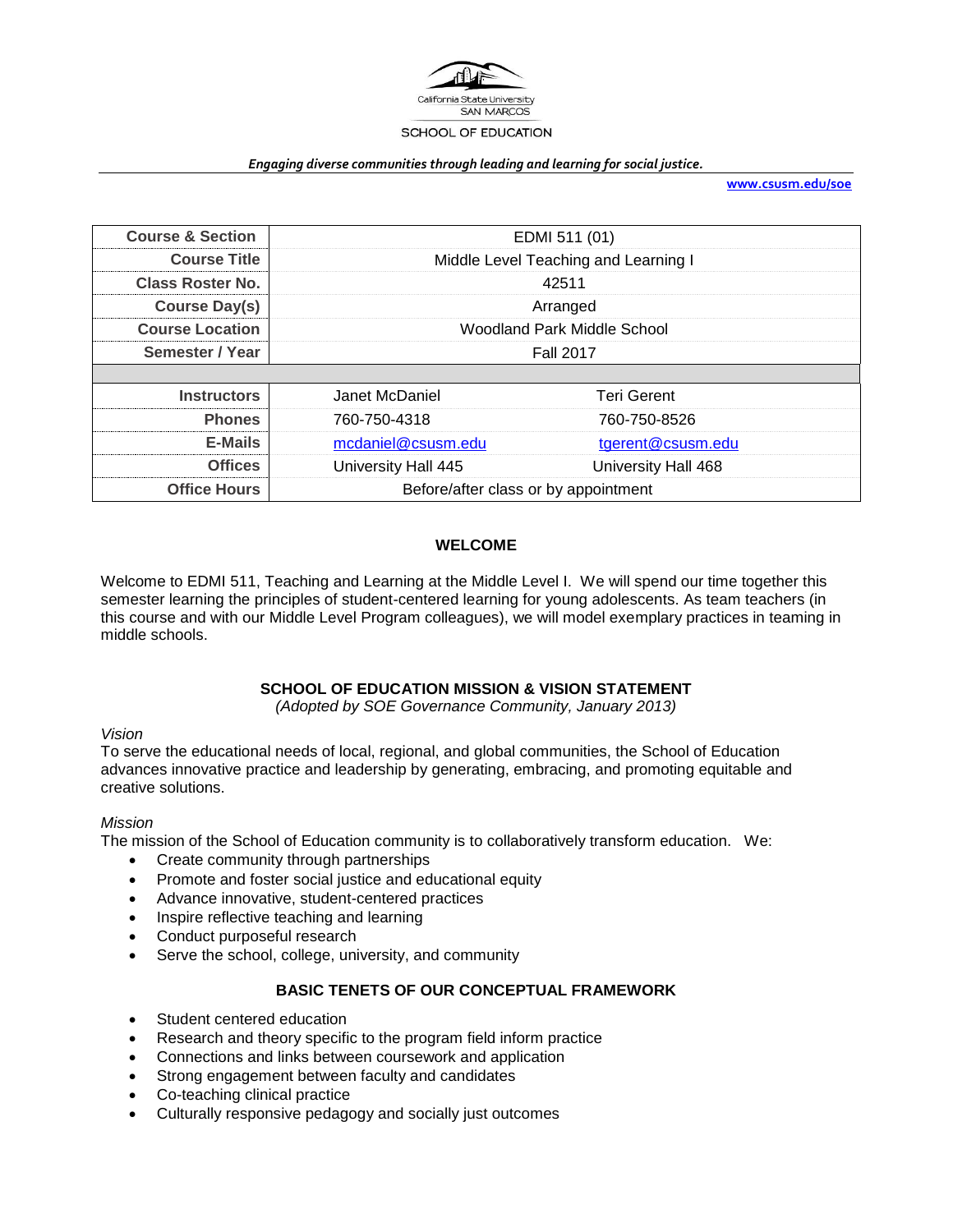## **COURSE DESCRIPTION**

## **Middle Level Literacy I**

Focuses on developing a preliminary understanding of theory, methodology, and assessment of English Language Arts and second language learning in self-contained or departmentalized settings. Course Prerequisites Admission to the Middle Level Teacher Education Program.

## **Course Objectives**

- Students will demonstrate knowledge of the principles of effective schooling for young adolescents.
- Students will demonstrate effective standards-based lesson planning that is responsive to the needs of diverse young adolescents.
- Students will interpret major theories of young adolescent development through course assignments.
- Students will identify and analyze a variety of multicultural/multilingual learner centered instructional strategies including those that maximize comprehensible input, student interactions, and learning strategies for content and language development.
- Students will develop strategies for designing student-centered classroom environments.

## **TEXTS, MATERIALS AND/OR ACCOUNTS**

Texts may be acquired in print or digital versions.

### *Required:*

Association for Middle Level Education. (2010). *This We Believe: Keys to Educating Young Adolescents*. AMLE. ISBN: 9781560902324 <https://www.amle.org/Shop/> (print or ebook)

Powell, Sara Davis. (2015). *Introduction to Middle Level Education, 3rd edition.* Pearson. ISBN 9780133831566

Schniedewind, Nancy and Davidson, Ellen. (2014). *Open Minds to Equality: A Sourcebook of Learning Activities to Affirm Diversity and Promote Equity, 4th edition.* Rethinking Schools. ISBN: 9780942961607

#### *Recommended:*

Association for Middle Level Education. (2010). *Research and Resources in Support of This We Believe.* AMLE. ISBN: 9781560902348 <https://www.amle.org/Shop/>(only available in print)

TaskStream account.

## **COURSE LEARNING OUTCOMES**

Upon successful completion of this course, students will be able to:

- Analyze the components of effective schools for young adolescents.
- Describe and analyze the developmental characteristics of young adolescents.
- Design learning experiences to meet the needs of diverse learners.
- Apply a variety of classroom management strategies.

## **Authorization to Teach English Learners**

This credential program has been specifically designed to prepare teachers for the diversity of languages often encountered in California public school classrooms. The authorization to teach English learners is met through the infusion of content and experiences within the credential program, as well as additional coursework. Candidates successfully completing this program receive a credential with authorization to teach English learners. (Approved by CCTC in SB 2042 Program Standards, August 02)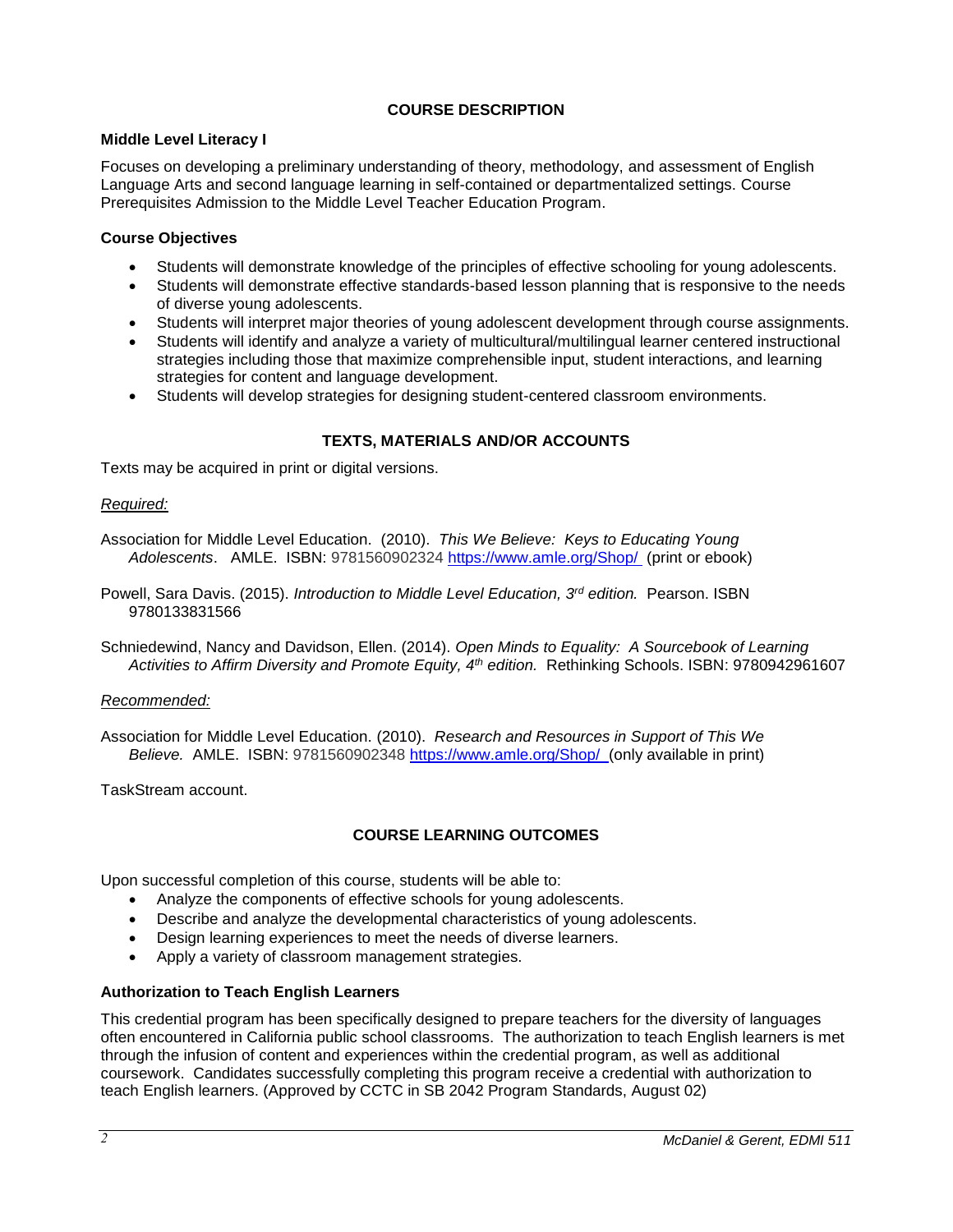# **Teacher Performance Expectation (TPE) Competencies (2017)**

The course objectives, assignments, and assessments have been aligned with the CTC standards for (Single Subject, Multiple Subject, Special Education, etc.) Credential. This course is designed to help teachers seeking a California teaching credential to develop the skills, knowledge, and attitudes necessary to assist schools and district in implementing effective programs for all students. The successful candidate will be able to merge theory and practice in order to realize a comprehensive and extensive educational program for all students. You will be required to formally address the following TPEs in this course:

## **TPE 1: Engaging and Supporting All Students in Learning (Lesson Planning Assignment)**

1.1 Apply knowledge of students, including their prior experiences, interests, and social-emotional learning needs, as well as their funds of knowledge and cultural, language, and socioeconomic backgrounds, to engage them in learning.

1.4 Use a variety of developmentally and ability-appropriate instructional strategies, resources, and assistive technology, including principles of Universal Design of Learning (UDL) and Multi-Tiered System of Supports (MTSS) to support access to the curriculum for a wide range of learners within the general education classroom and environment.

1.8 Monitor student learning and adjust instruction while teaching so that students continue to be actively engaged in learning

### **TPE 2: Creating and Maintaining Effective Environments for Student Learning (Classroom Management Assignment)**

2.2 Create learning environments (i.e., traditional, blended, and online) that promote productive student learning, encourage positive interactions among students, reflect diversity and multiple perspectives, and are culturally responsive.

2.3 Establish, maintain, and monitor inclusive learning environments that are physically, mentally, intellectually, and emotionally healthy and safe to enable all students to learn, and recognize and appropriately address instances of intolerance and harassment among students, such as bullying, racism, and sexism.

2.4 Know how to access resources to support students, including those who have experienced trauma, homelessness, foster care, incarceration, and/or are medically fragile.

2.5 Maintain high expectations for learning with appropriate support for the full range of students in the classroom.

2.6 Establish and maintain clear expectations for positive classroom behavior and for student-tostudent and student-to-teacher interactions by communicating classroom behavior and for studentto-student and student-to-teacher interactions by communicating classroom routines, procedures, and norms to students and families.

## **TPE 3: Understanding and Organizing Subject Matter for Student Learning (Lesson Planning Assignment)**

3.1 Demonstrate knowledge of subject matter, including the adopted California State Standards and curriculum frameworks.

3.4 Individually and through consultation and collaboration with other educators and members of the larger school community, plan for effective subject matter instruction and use multiple means of representing, expressing, and engaging students to demonstrate their knowledge.

3.5 Adapt subject matter curriculum, organization, and planning to support the acquisition and use of academic language within learning activities to promote the subject matter knowledge of all students, including the full range of English learners, Standard English learners, students with disabilities, and students with other learning needs in the least restrictive environment.

3.6 Use and adapt resources, standards-aligned instructional materials, and a range of technology, including assistive technology, to facilitate students' equitable access to the curriculum.

3.8 Demonstrate knowledge of effective teaching strategies aligned with the internationally recognized educational technology standards.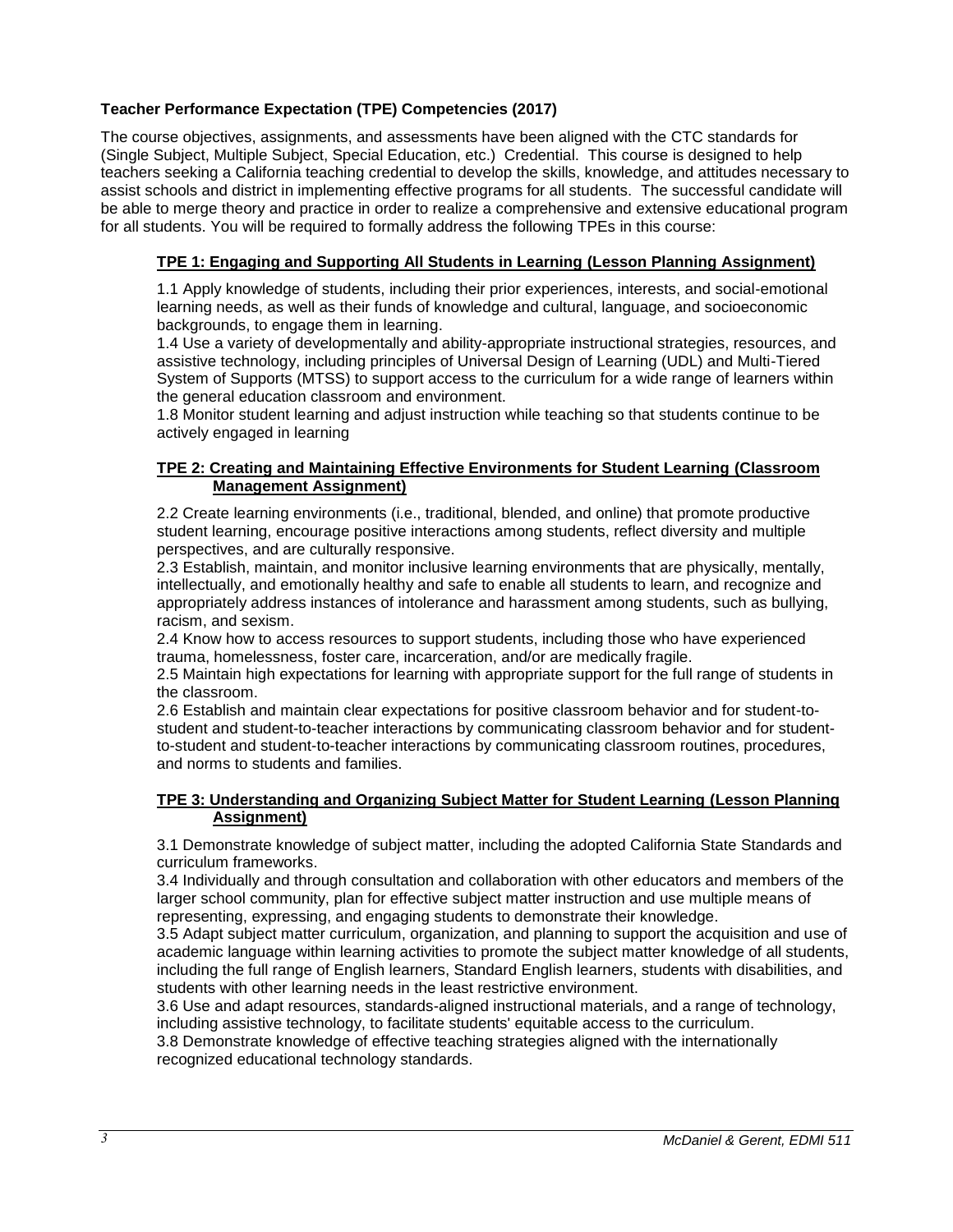### **TPE 4: Planning Instruction and Designing Learning Experiences for All Students (Lesson Planning Assignment)**

4.1 Locate and apply information about students' current academic status, content- and standardsrelated learning needs and goals, assessment data, language proficiency status, and cultural background for both short-term and long-term instructional planning purposes.

4.2 Understand and apply knowledge of the range and characteristics of typical and atypical child development from birth through adolescence to help inform instructional planning and learning experiences for all students.

4.3 Design and implement instruction and assessment that reflects the interconnectedness of academic content areas and related student skills development in literacy, mathematics, science, and other disciplines across the curriculum, as applicable to the subject area of instruction.

4.4 Plan, design, implement and monitor instruction, making effective use of instructional time to maximize learning opportunities and provide access to the curriculum for all students by removing barriers and providing access through instructional strategies that include:

• appropriate use of instructional technology, including assistive technology;

• applying principles of UDL and MTSS;

• use of developmentally, linguistically, and culturally appropriate learning activities, instructional materials, and resources for all students, including the full range of English learners;

- \* appropriate modifications for students with disabilities in the general education classroom;
- opportunities for students to support each other in learning; and
- use of community resources and services as applicable

4.6 Access resources for planning and instruction, including the expertise of community and school colleagues through in-person or virtual collaboration, co-teaching, coaching, and/or networking.

## **TPE 5: Assessing Student Learning (Lesson Planning Assignment)**

5.1 Apply knowledge of the purposes, characteristics, and appropriate uses of different types of assessments (e.g., diagnostic, informal, formal, progress-monitoring, formative, summative, and performance) to design and administer classroom assessments, including use of scoring rubrics. 5.2 Collect and analyze assessment data from multiple measures and sources to plan and modify instruction and document students' learning over time.

5.6 Work with specialists to interpret assessment results from formative and summative assessments to distinguish between students whose first language is English, English learners, Standard English learners, and students with language or other disabilities.

5.8 Use assessment data, including information from students' IEP, IFSP, ITP, and 504 plans, to establish learning goals and to plan, differentiate, make accommodations and/or modify instruction.

## **TPE 6: Developing as a Professional Educator**

6.1 Reflect on their own teaching practice and level of subject matter and pedagogical knowledge to plan and implement instruction that can improve student learning.

6.2 Recognize their own values and implicit and explicit biases, the ways in which these values and implicit and explicit biases may positively and negatively affect teaching and learning, and work to mitigate any negative impact on the teaching and learning of students. They exhibit positive dispositions of caring, support, acceptance, and fairness toward all students and families, as well as toward their colleagues.

6.3 Establish professional learning goals and make progress to improve their practice by routinely engaging in communication and inquiry with colleagues.

6.5 Demonstrate professional responsibility for all aspects of student learning and classroom management, including responsibility for the learning outcomes of all students, along with appropriate concerns and policies regarding the privacy, health, and safety of students and families. Beginning teachers conduct themselves with integrity and model ethical conduct for themselves and others.

6.6 Understand and enact professional roles and responsibilities as mandated reporters and comply with all laws concerning professional responsibilities, professional conduct, and moral fitness, including the responsible use of social media and other digital platforms and Preliminary Multiple and Single Subject Credential Program Standards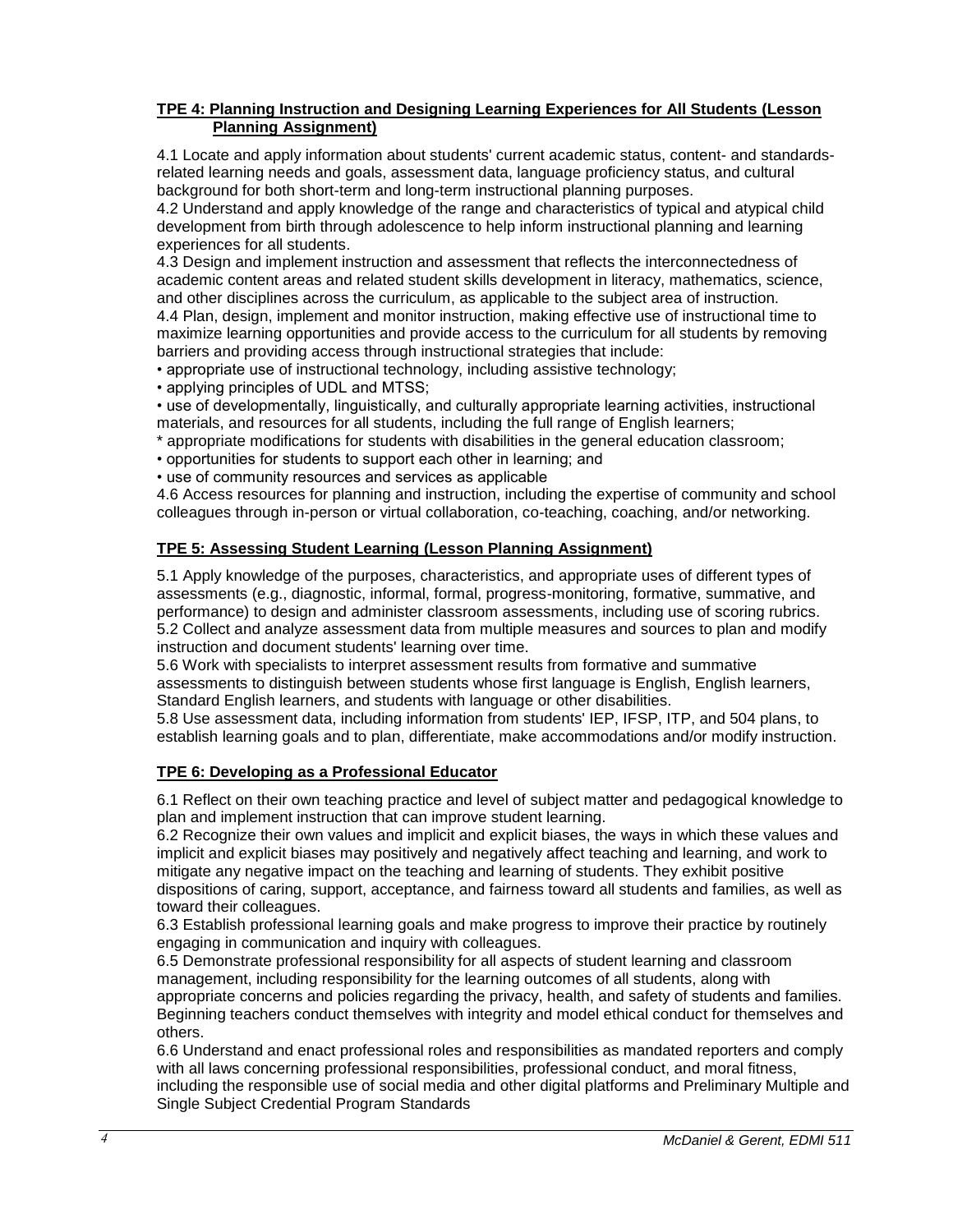## **California Teacher Performance Assessment (CalTPA)**

As of 2008, all teacher candidates must successfully complete a Teacher Performance Assessment (TPA). Teacher Performance Assessments allow a candidate to demonstrate their knowledge, skills and abilities in relation to the Teacher Performance Expectations (TPE). Candidates must successfully pass the TPA to receive their California Preliminary Teaching Credential. To reflect the newly adopted TPEs, the Commission on Teacher Credentialing has worked to redesign the TPA. During the 2017-2018 academic year, CSUSM Middle Level Candidates will be participating in the Field Study of the redesigned CalTPA. The redesigned CalTPA consists of two cycles: Cycle 1 and Cycle 2. Candidates will complete both cycles. The Teacher Performance Assessment Coordinator will assist in preparing Middle Level candidates for the TPA.

## **Expected Dispositions for the Education Profession**

Education is a profession that has, at its core, certain dispositional attributes that must be acquired and developed. Teaching and working with learners of all ages requires not only specific content knowledge and pedagogical skills, but positive attitudes about multiple dimensions of the profession. The School of Education has identified six dispositions that must be evident in teacher candidates: social justice and equity, collaboration, critical thinking, professional ethics, reflective teaching and learning, and life-long learning. These dispositions have observable actions that will be assessed throughout the preparation program. For each dispositional element, there are three levels of performance - *unacceptable*, *initial target*, and *advanced target*. The description and rubric for the three levels of performance offer measurable behaviors and examples.

The assessment is designed to provide candidates with ongoing feedback for their growth in professional dispositions and includes a self-assessment by the candidate. The dispositions and rubric are presented, explained and assessed in one or more designated courses in each program as well as in clinical practice. Based upon assessment feedback candidates will compose a reflection that becomes part of the candidate's Teaching Performance Expectation portfolio. Candidates are expected to meet the level of *initial target* during the program.

## **Final Exam Statement**

There is no final exam for this course

## **Attendance Policy**

Due to the dynamic and interactive nature of courses in the School of Education, all candidates are expected to attend all classes and participate actively. At a minimum, candidates must attend more than 80% of class time, or s/he may not receive a passing grade for the course at the discretion of the instructor. Individual instructors may adopt more stringent attendance requirements. Should the candidate have extenuating circumstances, s/he should contact the instructor as soon as possible. *(Adopted by the COE Governance Community, December, 1997).* For this course: Students missing more than one class session cannot earn an A or A-. Students missing more than two class sessions cannot earn a B or B+. Arriving late or leaving early by more than 20 minutes counts as an absence. Illness and emergencies are considered on a case-bycase basis. However, notifying the instructor does not constitute an excuse.

# **GENERAL CONSIDERATIONS**

## **Professional Expectations**

Professional demeanor is expected of all students in the Middle Level Program. This includes but is not limited to the following:

- On-time arrival to all class sessions.
- Advance preparation of readings and timely submission of assignments.
- Respectful participation in all settings (e.g., whole group, small group, in/outside of class).
- Carefully considered, culturally aware approaches to solution-finding.
- Your full attendance means you are not distracted by electronic equipment. Students will avoid recreational or casual use of devices during class and devices will be put away at the request of the instructor.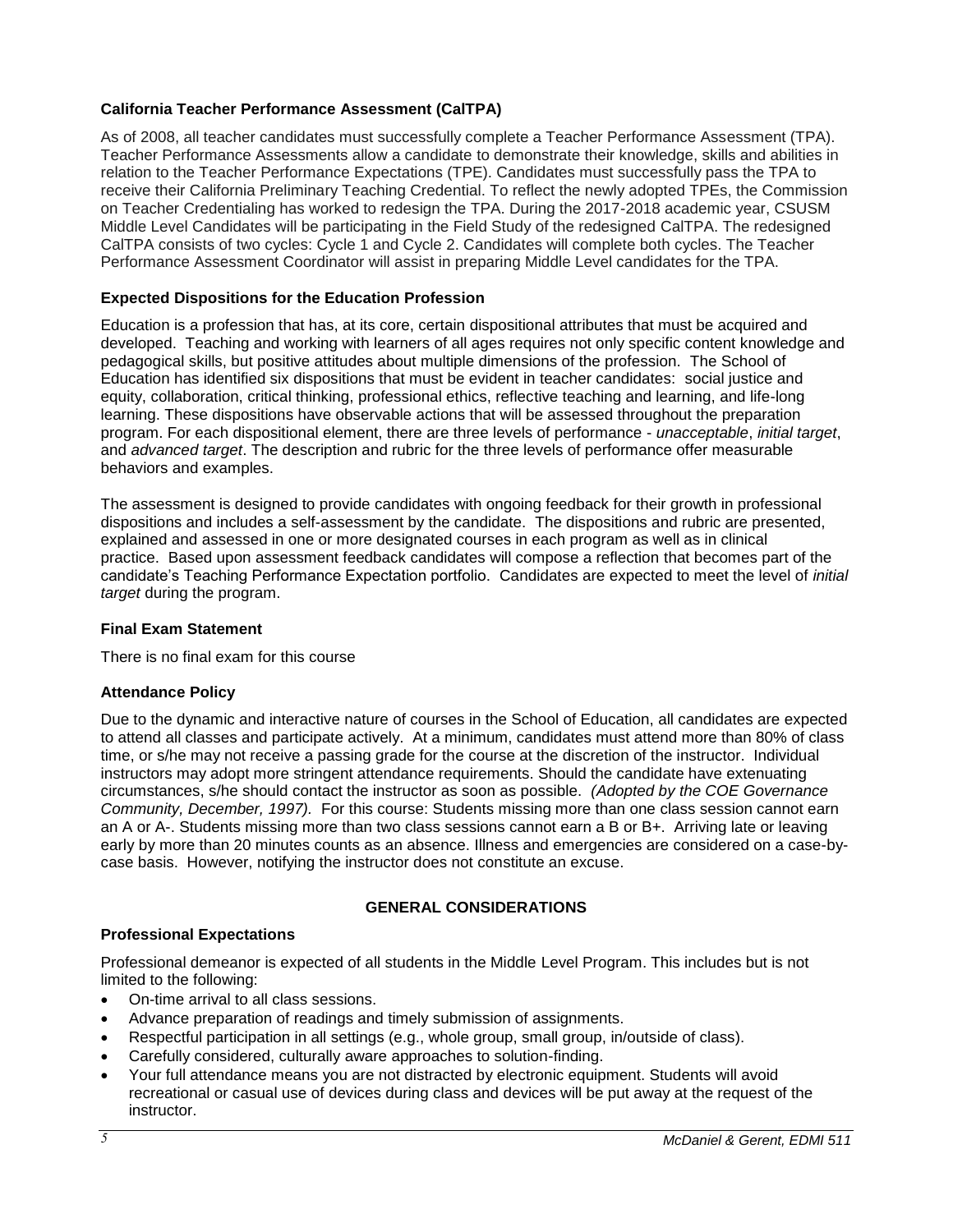## **CSUSM Academic Honesty Policy**

Students will be expected to adhere to standards of academic honesty and integrity, as outlined in the Student Academic Honesty Policy. All assignments must be original work, clear and error-free. All ideas/material that are borrowed from other sources must have appropriate references to the original sources. Any quoted material should give credit to the source and be punctuated accordingly.

Academic Honesty and Integrity: Students are responsible for honest completion and representation of their work. Your course catalog details the ethical standards and penalties for infractions. There will be zero tolerance for infractions. If you believe there has been an infraction by someone in the class, please bring it to the instructor's attention. The instructor reserves the right to discipline any student for academic dishonesty, in accordance with the general rules and regulations of the university. Disciplinary action may include the lowering of grades and/or the assignment of a failing grade for an exam, assignment, or the class as a whole.

Incidents of Academic Dishonesty will be reported to the Dean of Students. Sanctions at the University level may include suspension or expulsion from the University.

Refer to the full Academic Honesty Policy at: [http://www.csusm.edu/policies/active/documents/Academic\\_Honesty\\_Policy.html](http://www.csusm.edu/policies/active/documents/Academic_Honesty_Policy.html)

## **Plagiarism**

As an educator, it is expected that each candidate (course participant) will do his/her own work, and contribute equally to group projects and processes. Plagiarism or cheating is unacceptable under any circumstances. If you are in doubt about whether your work is paraphrased or plagiarized see the Plagiarism Prevention for Students website [http://library.csusm.edu/plagiarism/index.html.](http://library.csusm.edu/plagiarism/index.html) If there are questions about academic honesty, please consult the University catalog.

### **Students with Disabilities Requiring Reasonable Accommodations**

Students with disabilities who require reasonable accommodations must be approved for services by providing appropriate and recent documentation to the Office of Disabled Student Services (DSS). This office is located in Craven Hall 4300, and can be contacted by phone at (760) 750-4905, or TTY (760) 750- 4909. Students authorized by DSS to receive reasonable accommodations should meet with their instructor during office hours or, in order to ensure confidentiality, in a more private setting.

## **Credit Hour Policy Statement**

Student effort will total at least 45 hours of work per credit.

## **Course Format**

This is a face-to-face course format. All assignments will be turned in via Cougar Courses.

## **Necessary Technical Competency Required of Students**

Students are expected to demonstrate competency in the use of various forms of technology (i.e. word processing, electronic mail, CougarCourses, use of the Internet, and/or multimedia presentations). Specific requirements for course assignments with regard to technology are at the discretion of the instructor. Keep a digital copy of all assignments for use in your teaching portfolio. All assignments will be submitted online, and some will be submitted in hard copy as well. Details will be given in class.

If you need any technical support, contact IITS Student Help Desk: [http://www.csusm.edu/sth/.](http://www.csusm.edu/sth/)

## **Electronic Communication Protocol**

Electronic correspondence is a part of your professional interactions. If you need to contact the instructor, email is often the easiest way to do so. It is our intention to respond to all received e-mails in a timely manner. Please be reminded that e-mail and on-line discussions are a very specific form of communication, with their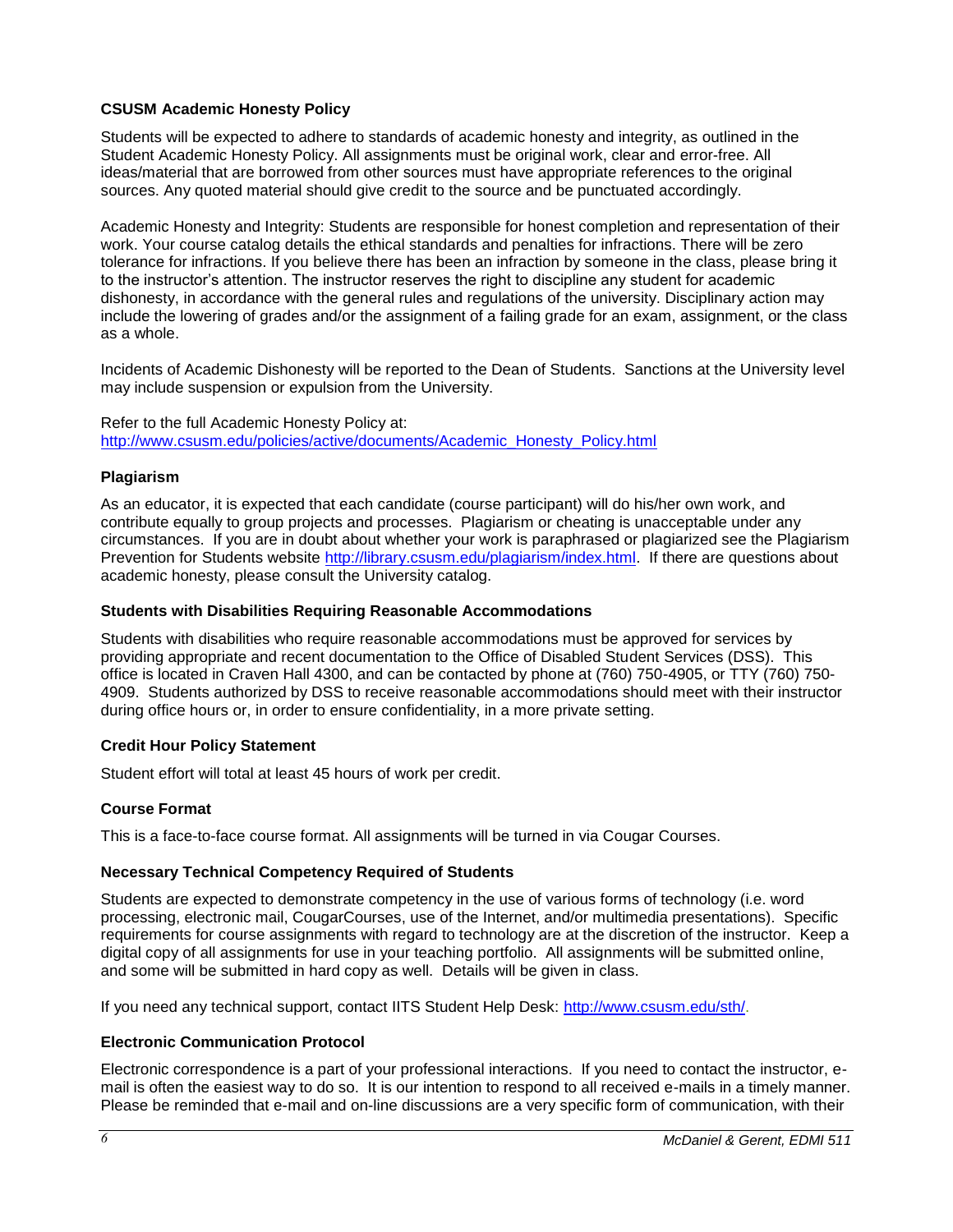own nuances and etiquette. For instance, electronic messages sent in all upper case (or lower case) letters, major typos, or slang, often communicate more than the sender originally intended. With that said, please be mindful of all e-mail and on-line discussion messages you send to your colleagues, to faculty members in the School of Education, or to persons within the greater educational community. All electronic messages should be crafted with professionalism and care.

Things to consider:

- Would I say in person what this electronic message specifically says?
- How could this message be misconstrued?
- Does this message represent my highest self?
- Am I sending this electronic message to avoid a face-to-face conversation?

In addition, if there is ever a concern with an electronic message sent to you, please talk with the author in person in order to correct any confusion.

## **COURSE REQUIREMENTS**

**Assignments:** All assignments are described in detail on Cougar Courses (CC) and will be turned in electronically to CC. It is your responsibility to observe all deadlines and due dates even if you are absent from class. If you do not have access to CC for a timely submission, you may email the assignment to the instructor by the due date. When you re-establish access to CC, you will upload the assignment to our course website.

**Late Assignment Policy:** Late assignments will be penalized by deducting 10% of the potential points for each day late. After 5 days, the assignment will be given zero (0) points. Be sure to save electronic copies of all of your assignments on your own computer. If you have questions about an assignment, ask the instructor indicated below.

### **1. Beginning the School Year (McDaniel)**

Due: September 10, 11:55 PM on Cougar Courses

Observe the beginning of the school year at your assigned school and write a reflection of 1,000-1,500 words. Follow the instructions provided to you in class and on Cougar Courses.

## **2. Shadow a Young Adolescent (McDaniel)**

Due: October 1, 11:55 PM on Cougar Courses

Shadow a young adolescent as assigned and write a reflection of 1,000-1,500 words. Follow the instructions provided to you in class and on Cougar Courses.

## **3. Lesson Design (Gerent)**

Due: October 18, 11:55 PM on Cougar Courses

Prepare a lesson plan demonstrating your understanding of instructional planning, specifically the components of lesson planning and assessment as well as differentiating for EL students. This assignment will be joint with the instructor of EDMI 555 and will be given points for each course. Follow the instructions provided to you in class and on Cougar Courses. You will present your lesson plans at our final class session.

## **4. Professionalism; Participation (McDaniel & Gerent)**

Ongoing; Write-Up due: October 22, 11:55 PM on Cougar Courses

This course is designed for active learning during class sessions. In order for this course to succeed for individuals and the group, students must come to class prepared to discuss assigned readings/topics and to participate in class activities. You will submit a self-assessment on Cougar Courses by October 22. We will consider your self-assessment when assigning points for this assignment. Answer the questions below and illustrate with examples from your participation in class.

- 1. How do you participate in class discussions productively, sharing your knowledge and understandings?
- 2. How do you participate in online class activities productively? What has been your approach to online sessions, and how effectively have you engaged in these sessions?